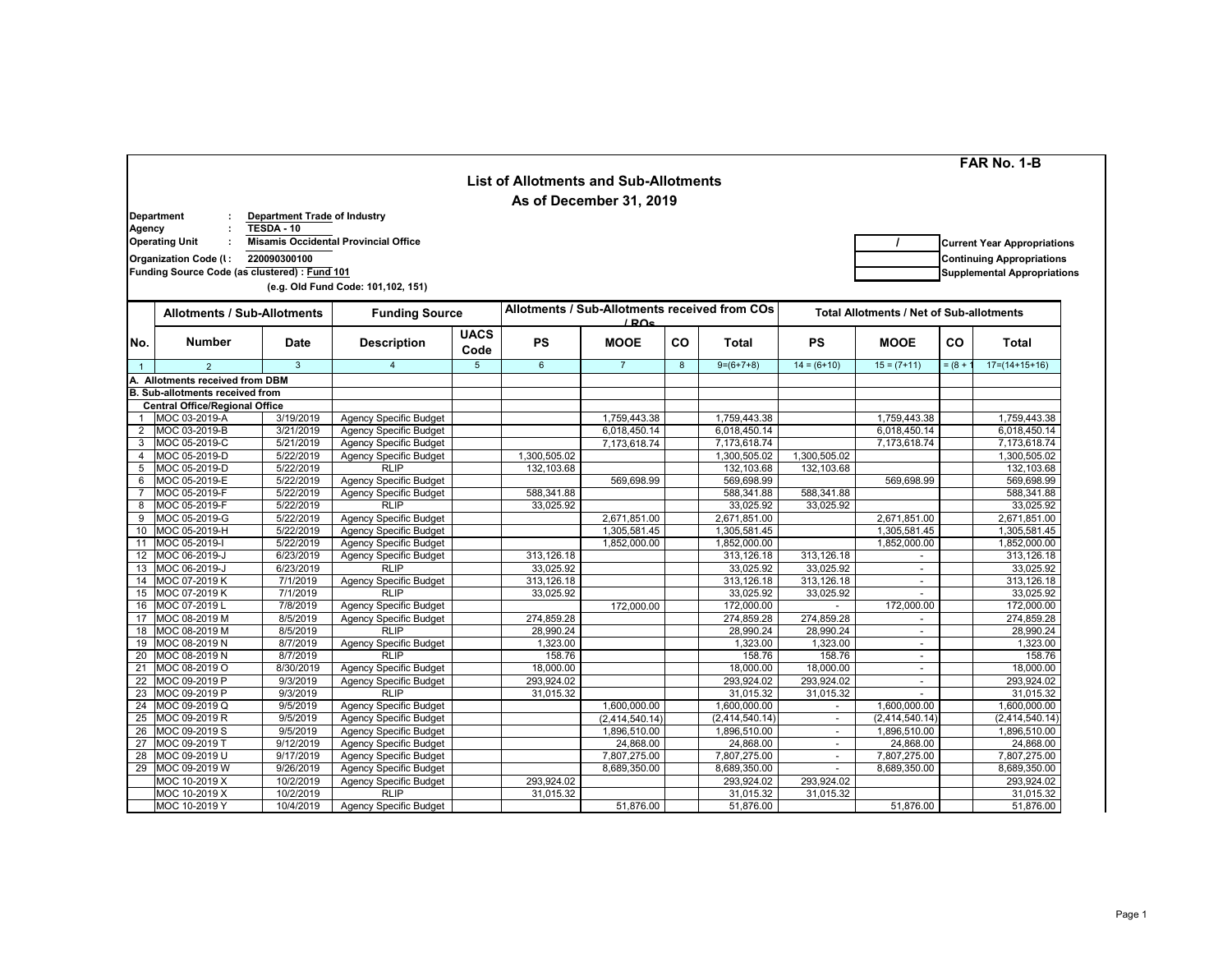| MOC 10-2019 Z             | 10/4/2019   | <b>Agency Specific Budget</b>          |                          |              | 225,154.00    |                          | 225,154.00    |                            | 225,154.00    |                          | 225,154.00    |  |
|---------------------------|-------------|----------------------------------------|--------------------------|--------------|---------------|--------------------------|---------------|----------------------------|---------------|--------------------------|---------------|--|
| MOC 10-2019 AA            | 10/16/2019  | <b>Agency Specific Budget</b>          |                          |              | 59.020.45     |                          | 59.020.45     |                            | 59.020.45     |                          | 59.020.45     |  |
| MOC 10-2019 AB            | 10/25/2019  | <b>Agency Specific Budget</b>          |                          |              | 5,000.00      |                          | 5,000.00      |                            | 5,000.00      |                          | 5,000.00      |  |
| MOC 11-2019 AC            | 11/4/2019   | <b>Agency Specific Budget</b>          |                          | 293,924.02   |               |                          | 293,924.02    | 293,924.02                 |               |                          | 293,924.02    |  |
| MOC 11-2019 AC            | 11/4/2019   | <b>RLIP</b>                            |                          | 31,015.32    |               |                          | 31,015.32     | 31,015.32                  |               |                          | 31,015.32     |  |
| MOC 11-2019 AD            | 11/13/2019  | Agency Specific Budget                 |                          | 293,461.00   |               |                          | 293,461.00    | 293,461.00                 |               |                          | 293,461.00    |  |
| MOC 11-2019 AE            | 11/13/2019  | <b>Agency Specific Budget</b>          |                          |              | 68,500.00     |                          | 68,500.00     |                            | 68,500.00     |                          | 68,500.00     |  |
| MOC 11-2019 AF            | 11/26/2019  | Agency Specific Budget                 |                          |              | 37,500.00     |                          | 37,500.00     |                            | 37,500.00     |                          | 37,500.00     |  |
| MOC 12-2019 AG            | 12/2/2019   | PGF                                    |                          | 325,646.25   |               |                          | 325,646.25    | 325,646.25                 |               |                          | 325,646.25    |  |
| MOC 12-2019 AH            | 12/2/2019   | Agency Specific Budget                 |                          | 164,693.52   |               |                          | 164,693.52    | 164,693.52                 |               |                          | 164,693.52    |  |
| MOC 12-2019 AI            | 12/11/2019  | <b>RLIP</b>                            |                          | 31,484.17    |               |                          | 31,484.17     | 31,484.17                  |               |                          | 31,484.17     |  |
| MOC 12-2019 AI            | 12/11/2019  | <b>MPBF</b>                            |                          | 168,919.02   |               |                          | 168,919.02    | 168,919.02                 |               |                          | 168,919.02    |  |
| MOC 12-2019 AJ            | 12/16/2019  | Agency Specific Budget                 |                          | 162,400.00   |               |                          | 162,400.00    | 162,400.00                 |               |                          | 162,400.00    |  |
| MOC 12-2019 AJ            | 12/16/2019  | Agency Specific Budget                 |                          |              | (162, 400.00) |                          | (162, 400.00) |                            | (162, 400.00) |                          | (162, 400.00) |  |
| MOC 12-2019 AK            | 12/17/2019  | Agency Specific Budget                 |                          |              | 4,000.00      |                          | 4,000.00      |                            | 4,000.00      |                          | 4,000.00      |  |
| MOC 12-2019 AL            | 12/17/2019  | <b>Agency Specific Budget</b>          |                          |              | 520,000.00    |                          | 520,000.00    |                            | 520,000.00    |                          | 520,000.00    |  |
| MOC 12-2019 AM            | 12/17/2019  | Agency Specific Budget                 |                          |              | 507,147.08    |                          | 507,147.08    |                            | 507,147.08    |                          | 507,147.08    |  |
| MOC 12-2019 AN            | 12/17/2019  | Agency Specific Budget                 |                          |              | 6,988,350.00  |                          | 6,988,350.00  |                            | 6,988,350.00  |                          | 6,988,350.00  |  |
| MOC 12-2019 AO            | 12/17/2019  | Agency Specific Budget                 |                          |              | 3,172,325.00  |                          | 3,172,325.00  |                            | 3,172,325.00  |                          | 3,172,325.00  |  |
| MOC 12-2019 AP            | 12/17/2019  | Agency Specific Budget                 |                          |              | (465, 880.58) |                          | (465, 880.58) |                            | (465, 880.58) |                          | (465, 880.58) |  |
| MOC 12-2019 AQ            | 12/23/2019  | Agency Specific Budget                 |                          | 437.42       |               |                          | 437.42        | 437.42                     |               |                          | 437.42        |  |
| MOC 12-2019 AR            | 12/23/2019  | <b>MPBF</b>                            |                          | 70,000.00    |               |                          | 70,000.00     | 70,000.00                  |               |                          | 70,000.00     |  |
| MOC 12-2019 AS            | 12/23/2019  | <b>Agency Specific Budget</b>          |                          |              | (19,746.03)   |                          | (19,746.03)   |                            | (19,746.03)   |                          | (19,746.03)   |  |
| MOC 12-2019 AT            | 12/26/2019  | Agency Specific Budget                 |                          |              | 494,375.00    |                          | 494,375.00    |                            | 494,375.00    |                          | 494,375.00    |  |
|                           |             |                                        |                          |              |               |                          |               |                            |               |                          |               |  |
|                           |             |                                        |                          |              |               |                          |               |                            |               |                          |               |  |
| Sub-Total                 |             |                                        |                          | 5.261.471.38 | 50.611.327.48 |                          | 55,872,798.86 | 5.261.471.38               | 50.611.327.48 |                          | 55,872,798.86 |  |
|                           |             |                                        |                          |              |               |                          |               |                            |               |                          |               |  |
| C. SPECIAL PURPOSE FUND   |             |                                        |                          |              |               |                          |               |                            |               |                          |               |  |
|                           |             |                                        |                          |              |               |                          | $\sim$        | $\sim$                     | $\sim$        | $\sim$                   | $\sim$        |  |
| Sub-Total                 |             |                                        |                          |              |               |                          |               |                            |               |                          |               |  |
|                           |             |                                        |                          |              |               |                          |               |                            |               |                          |               |  |
| <b>Total Allotments</b>   |             |                                        |                          | 5,261,471.38 | 50,611,327.48 | $\overline{\phantom{a}}$ | 55,872,798.86 | 5,261,471.38               | 50,611,327.48 | $\overline{a}$           | 55,872,798.86 |  |
|                           |             |                                        |                          |              |               |                          |               |                            |               |                          |               |  |
|                           |             |                                        |                          |              |               |                          |               |                            |               |                          |               |  |
|                           |             |                                        |                          |              |               |                          |               |                            |               |                          |               |  |
|                           |             | <b>Summary by Funding Source Code:</b> |                          |              |               |                          |               |                            |               |                          |               |  |
|                           |             | <b>Agency Specific Budget</b>          | 1 01 101                 | 4,312,045.54 | 50.611.327.48 |                          | 54,923,373.02 | 4,312,045.54               | 50,611,327.48 | $\overline{\phantom{a}}$ | 54,923,373.02 |  |
|                           | <b>RLIP</b> |                                        | 1 04 102                 | 384,860.57   |               |                          | 384,860.57    | 384,860.57                 | $\sim$        | $\sim$                   | 384,860.57    |  |
|                           | <b>MPBF</b> |                                        | 1 01 4 06                | 238,919.02   |               |                          | 238,919.02    | 238,919.02                 | $\sim$        | $\sim$                   | 238,919.02    |  |
|                           | PGF         |                                        |                          | 325.646.25   |               |                          | 325.646.25    | 325.646.25                 |               | $\overline{a}$           | 325.646.25    |  |
|                           | TOTAL       |                                        |                          | 5,261,471.38 | 50,611,327.48 |                          | 55,872,798.86 | 5,261,471.38               | 50,611,327.48 | $\overline{\phantom{a}}$ | 55,872,798.86 |  |
|                           |             |                                        |                          |              |               |                          |               |                            |               |                          |               |  |
|                           |             | <b>Recommending Approval:</b>          |                          |              |               |                          |               | Approved by:               |               |                          |               |  |
| <b>Certified Correct:</b> |             |                                        |                          |              |               |                          |               |                            |               |                          |               |  |
|                           |             |                                        |                          |              |               |                          |               |                            |               |                          |               |  |
|                           |             |                                        |                          |              |               |                          |               | l-br                       |               |                          |               |  |
| JOFEL U. RONE             |             |                                        | MARY ANN M. PIT          |              |               |                          |               | ENSY. TALLE R. BAYABAG, DW |               |                          |               |  |
| <b>FA</b>                 |             |                                        | Administrative Officer V |              |               |                          |               | <b>Provincial Director</b> |               |                          |               |  |
| Date: 01/07/2020          |             |                                        | Date: 01/07/2020         |              |               |                          |               | Date: 01/07/2020           |               |                          |               |  |